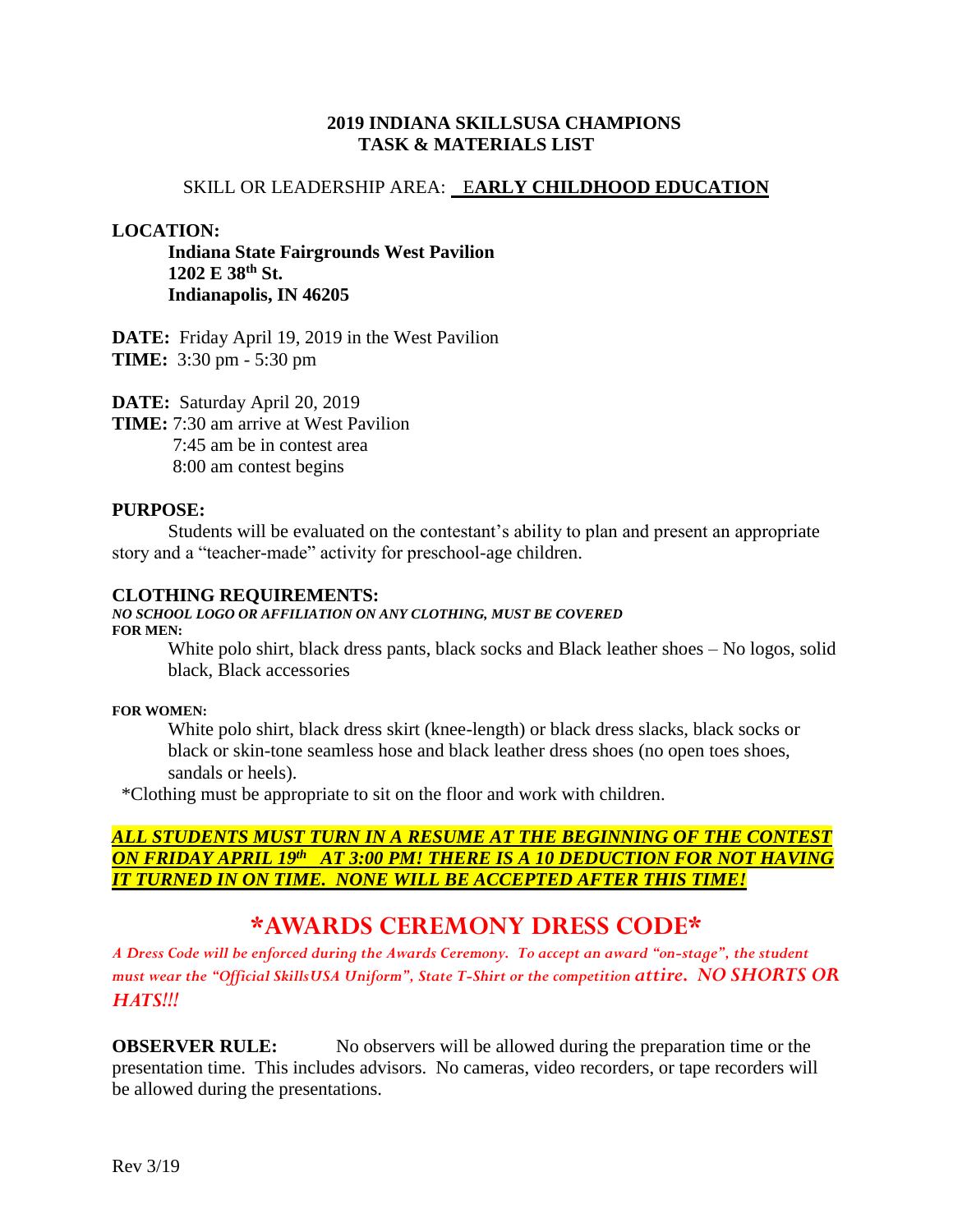## **SCOPE OF THE CONTEST:**

## **New Contest Information**.

Students will select 1 child's storybook that is developmentally appropriate for  $3 - 5$  year olds.

The theme for this event is: **Social and Emotional Books Bring this book with you for this event. Students will also be permitted to bring 1 Resource Book of their choice.** This book might have patterns that could be used. **DEVELOP INTERACTIVE PIECES FOR YOUR STORY BEFORE THE EVENT AND BEING THEM WITH YOU TO STATE COMPETITION!** This will save time at state. No store bought props or costumes will be permitted.

Students will be responsible for the following:

- a. Completing a 50 question quiz on Early Childhood Education
- b. Completing a handwritten lesson plan for the storybook.
- c. Making a "teacher-made" activity related to the storybook at this event.
- d. Completing a handwritten lesson plan for the "teacher-made" activity.
- e. Reading the selected interactive storybook and presenting the activity to a team of judges.

Students will be given 2 hours to complete the quiz and prepare and the "teacher-made" activity. The "teacher-made" activity should focus on the curriculum areas of Math, Science, and/or Fine Motor skills. (Please do not plan on a painting activity.) The "teacher-made" activity must be developmentally appropriate for 3 to 5 year olds. Copies of both lesson plans will be submitted to the judges for evaluation. You will have your original plans to refer to if needed.

At the end of the two-hour preparation time, each contestant will place her book, lesson plans, and "teacher-made" activity project in a tray. The **student's number ONLY** will be written on the outside of the tray and given to the contest chairperson or room monitor.

### **WRITTEN LESSON PLAN FOR INTERACTIVE STORY**

The written lesson plan will include the following components:

- a. Contestant's number
- b. Name of book, author/illustrator, ISBN number, publisher, address, copyright date, and web address if available.
- c. Two (2) objectives/goals
- d. List of materials or supplies
- e. Step-by-Step directions. (Give details as if a substitute will be doing your lesson.)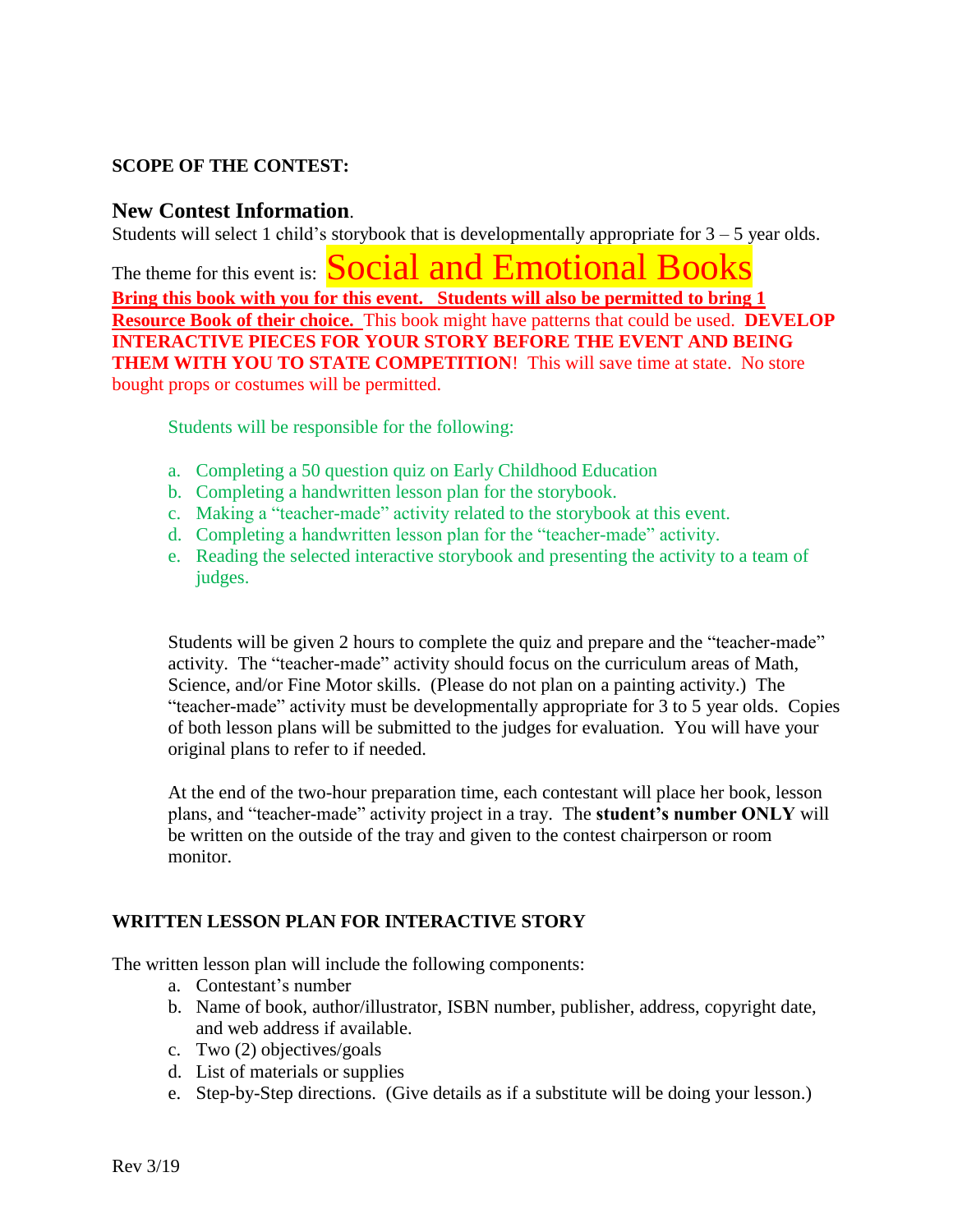### f. Three (3) open-ended questions you will use to guide the learning and discussion **WRITTEN LESSON PLAN FOR "TEACHER-MADE' ACTIVITY**

The written lesson plan will include the following components:

- a. Student number
- b. Activity Area
- c. Name of activity
- d. Two (2) lesson objectives
- e. List of materials/supplies needed to teach the lesson
- f. Step-by-Step directions. (Give details as if a substitute will be doing this lesson.)
- g. Three (3) open-ended questions you will use to guide the learning and discussion
- h. Closure: How will you end the lesson and prepare the children to move on to the next activity

### **PRESENTATIONS:**

Students will be assigned a time to present their lessons to a team of judges. The time will be selected according to the contestant's number. The tray containing the book, written lesson plans, and the "teacher-made" activity will be returned to the room monitor upon completion of each presentation. At the end of the event, the lesson plans, storybook, and the activity will be returned to the contestant.

Contestants will be given 10 minutes to READ the Interactive Story and PRESENT the "teacher-made" activity to the judges. The judges enjoy interacting as if they are the children. The judges will be unknown to the contestants. The judges will be given 3-5 minutes to ask questions related to the lessons and/or preschool teaching experience of each contestant. Possible follow-up questions from the judges might be:

How can you adapt this lesson for children with special needs? What would you do if a child refused to participate? What would you do if a child became loud and disruptive?

### **EQUIPMENT AND MATERIALS;**

Each contestant is responsible for the following items in a container. These items may be examined at the start of the contest by the room monitor. Contestants will not share these items.

- o Signed Safety/Permission Sheets (State Only)
- o **Student selected storybook w/ interactive pieces**
- o **1 Resource Book**
- o Assorted markers
- o Assorted crayons
- o scissors
- o 2 pencils sharpened
- o 12" ruler
- o Black/blue Ink Pens
- o 1 roll scotch tape